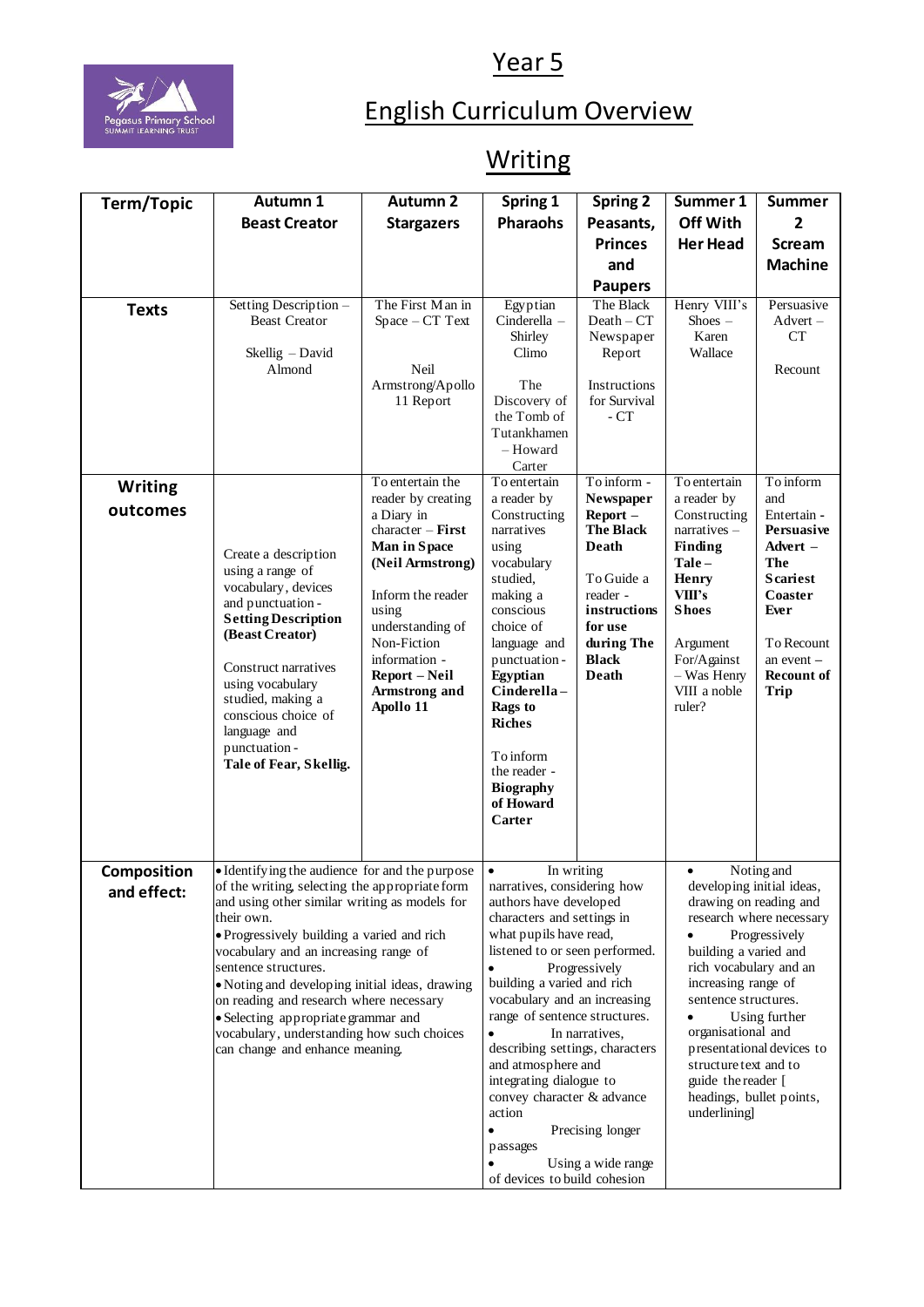|                     |                                                                                | within and across paragraphs.                                 |                                                          |  |
|---------------------|--------------------------------------------------------------------------------|---------------------------------------------------------------|----------------------------------------------------------|--|
| <b>Editing and</b>  | Assessing the effectiveness of                                                 | •Assessing the effectiveness                                  | •Assessing the                                           |  |
| improving work:     | their own and others' writing.                                                 | of their own and others'                                      | effectiveness of their own                               |  |
|                     | Proposing changes to vocabulary,                                               | writing. •Proposing changes                                   | and others' writing.                                     |  |
|                     | grammar and punctuation to enhance effects                                     | to vocabulary, grammar and<br>punctuation to enhance          | •Proposing changes to<br>vocabulary, grammar and         |  |
|                     | and clarify meaning                                                            | effects and clarify meaning                                   | punctuation to enhance                                   |  |
|                     | Ensuring correct subject and verb<br>agreement when using singular and plural, | •Ensuring correct subject and                                 | effects and clarify meaning                              |  |
|                     | distinguishing between the language of                                         | verb agreement when using                                     | •Ensuring correct subject                                |  |
|                     | speech and writing and choosing the                                            | singular and plural,                                          | and verb agreement when                                  |  |
|                     | appropriate register                                                           | distinguishing between the                                    | using singular and plural,                               |  |
|                     | Proof read for spelling and                                                    | language of speech and                                        | distinguishing between the                               |  |
|                     | punctuation errors                                                             | writing and choosing the                                      | language of speech and                                   |  |
|                     | Ensuring consistent and correct                                                | appropriate register • Proof                                  | writing and choosing the                                 |  |
|                     | use of tense throughout a piece of writing.                                    | read for spelling and                                         | appropriate register · Proof                             |  |
|                     |                                                                                | punctuation errors .Ensuring<br>consistent and correct use of | read for spelling and<br>punctuation errors              |  |
|                     |                                                                                | tense throughout a piece of                                   | •Ensuring consistent and                                 |  |
|                     |                                                                                | writing.                                                      | correct use of tense                                     |  |
|                     |                                                                                |                                                               | throughout a piece of                                    |  |
|                     |                                                                                |                                                               | writing.                                                 |  |
| <b>Grammar and</b>  | Recap use of inverted commas and                                               | Using commas                                                  | Develop<br>$\bullet$                                     |  |
| punctuation:        | other punctuation to indicate direct speech                                    | after fronted adverbials                                      | understanding of the                                     |  |
|                     | [Eg, a comma after the reporting clause:                                       | [Later that day, I heard the                                  | concepts set out in English                              |  |
|                     | The conductor shouted, "Sit down!"]<br>Use and understand the                  | bad news]                                                     | Appendix 2 Pg 68 when<br>discussing writing: Modal       |  |
|                     | grammatical                                                                    | Indicating<br>possession by using the                         | verb, relative pronoun,                                  |  |
|                     | terminology in English Appendix 2 Pg 68                                        | possessive apostrophe with                                    | Relative clause,                                         |  |
|                     | by:                                                                            | singular and plural nouns                                     | Parenthesis, bracket, dash,                              |  |
|                     | •using the perfect form of verbs                                               | [the girls' names]                                            | Cohesion, ambiguity                                      |  |
|                     | to mark relationships of time and                                              | •using a wide range of                                        | using commas to                                          |  |
|                     | cause                                                                          | devices to build cohesion                                     | clarify meaning or avoid                                 |  |
|                     | ·using relative clauses beginning                                              | within [then, after that, this,                               | ambiguity in writing                                     |  |
|                     | with who, which, where, when,<br>whose, that or with an implied (ie            | firstly and across<br>paragraphs using adverbials             | using hyphens to                                         |  |
|                     | omitted) relative pronoun                                                      | of time [later], place                                        | avoid ambiguity<br>using brackets,                       |  |
|                     | •convert nouns or adjectives into                                              | [nearby], number [secondly]                                   | dashes or commas to                                      |  |
|                     | verbs using suffixes [eg -ate, -ise,                                           | or tense choices [he had seen                                 | indicate parenthesis                                     |  |
|                     | $-ify$ ]                                                                       | her before]                                                   |                                                          |  |
|                     | •verb prefixes [eg dis-, de-, mis-,                                            |                                                               |                                                          |  |
|                     | over-, re-]                                                                    |                                                               |                                                          |  |
| <b>Spelling</b>     | Recap homophones, words that are often<br>misspelt, prefixes and suffixes and  | Spelling – see English<br>Appendix 1 Pg 56-62 - spell         | Use dictionaries to check<br>the spelling and meaning of |  |
|                     | understand how to add them. Revise the                                         | some words with silent                                        | words Use the first three or                             |  |
|                     | possessive apostrophe in words with regular                                    | letters [eg knight, psalm,                                    | four letters of a word to                                |  |
|                     | plurals [for example, girls', boys'] and in                                    | solemn] - continue to                                         | check spelling, meaning or                               |  |
|                     | words with irregular plurals [for example,                                     | distinguish between                                           | both of these in a                                       |  |
|                     | children's]                                                                    | homophones and other words                                    | dictionary. Write from                                   |  |
|                     |                                                                                | which are often confused. To                                  | memory complex                                           |  |
|                     |                                                                                | use knowledge of                                              | sentences, dictated by the                               |  |
|                     |                                                                                | morphology and etymology<br>in spelling and understand        | teacher, that include words<br>and punctuation taught so |  |
|                     |                                                                                | that the spelling of some                                     | far. (transcription)                                     |  |
|                     |                                                                                | words needs to be learnt                                      |                                                          |  |
|                     |                                                                                | specifically as listed in                                     |                                                          |  |
|                     |                                                                                | English Appendix 1 Spelling                                   |                                                          |  |
|                     |                                                                                | $-$ see English Appendix 1 Pg                                 |                                                          |  |
|                     |                                                                                | 56-62 Use further prefixes                                    |                                                          |  |
|                     |                                                                                | and understand the guidance                                   |                                                          |  |
|                     | · listen and respond appropriately to adults                                   | for adding them<br>· speak audibly and fluently               | · use relevant strategies to                             |  |
| <b>Speaking and</b> | and their peers                                                                | with an increasing command                                    | build their vocabulary                                   |  |
| listening/          | • ask relevant questions to extend their                                       | of Standard English                                           | · select and use appropriate                             |  |
| Drama:              | understanding and knowledge                                                    | · gain, maintain and monitor                                  | registers for effective                                  |  |
|                     | · maintain attention and participate actively                                  | the interest of the listener(s)                               | communication.                                           |  |
|                     | in collaborative conversations, staying on                                     | · give well-structured                                        | • use spoken language to                                 |  |
|                     | topic and initiating and responding to<br>comments                             | descriptions, explanations<br>and narratives for different    | develop understanding<br>through speculating,            |  |
|                     | · participate in discussions, presentations,                                   | purposes, including for                                       | hypothesising, imagining                                 |  |
|                     | performances, role play, improvisations and                                    | expressing feelings                                           | and exploring ideas                                      |  |
|                     | debates                                                                        | • articulate and justify                                      | · gain, maintain and                                     |  |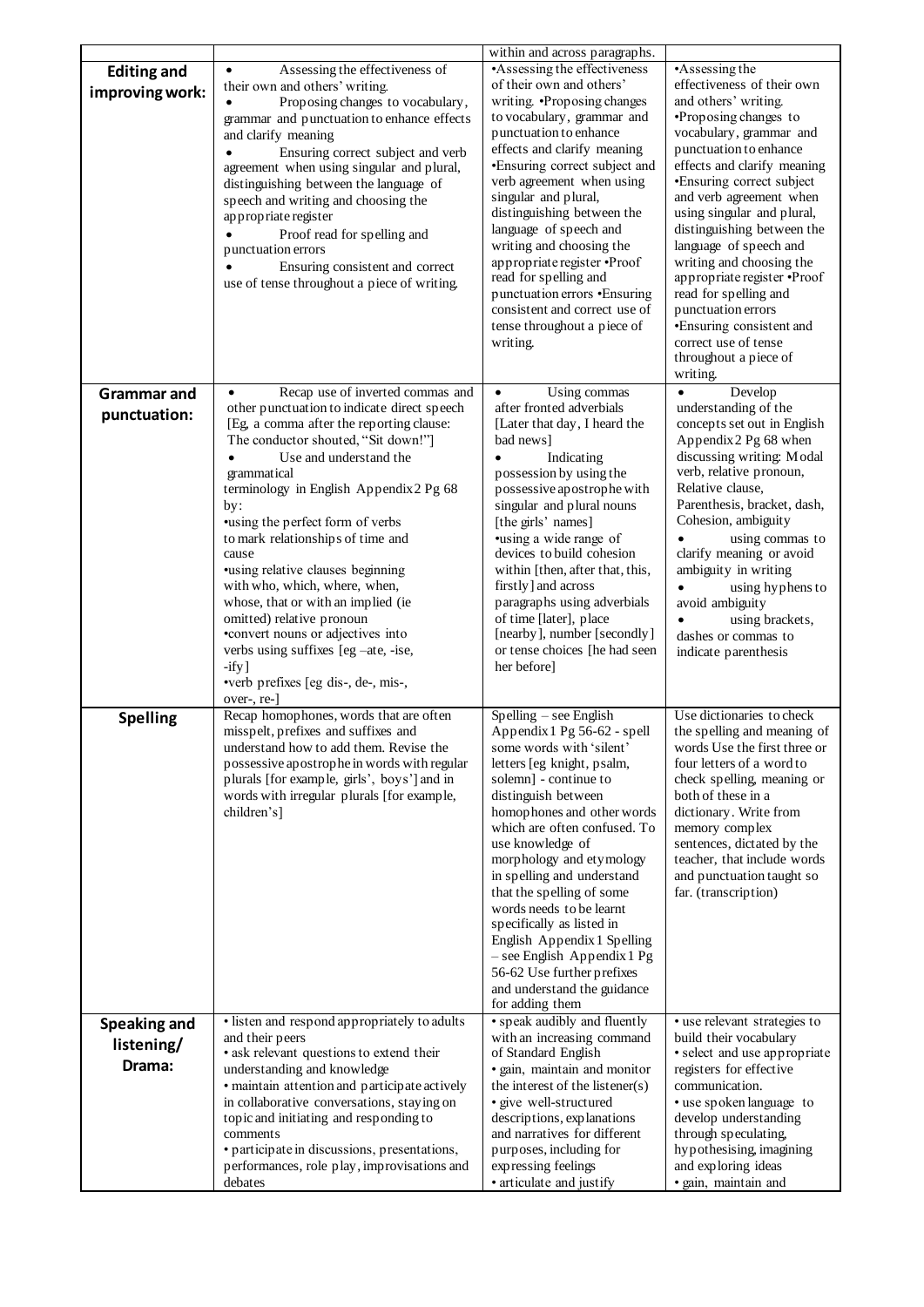|  | and<br>arou<br>mem.<br>an<br>$\cdots$<br>21n10ns | 'he<br>-inf<br>t ne<br>6 M<br>ш<br><br>'ener<br>11S |
|--|--------------------------------------------------|-----------------------------------------------------|
|--|--------------------------------------------------|-----------------------------------------------------|

## Reading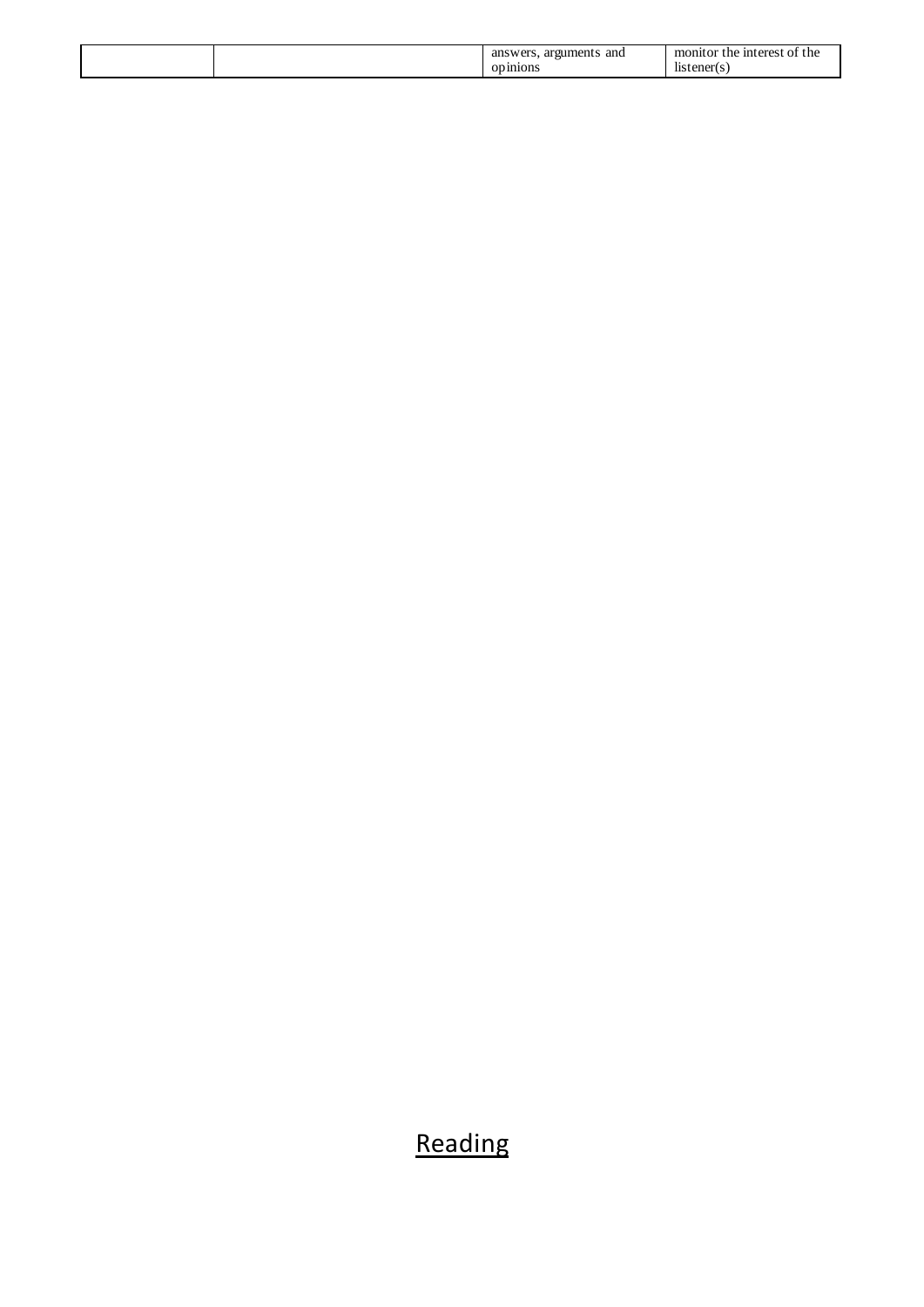| Term/Topic           | Autumn 1                                                             | <b>Autumn 2</b>                   | Spring 1                                                          | <b>Spring 2</b>                   | Summer 1                                                               | Summer 2                                                       |  |
|----------------------|----------------------------------------------------------------------|-----------------------------------|-------------------------------------------------------------------|-----------------------------------|------------------------------------------------------------------------|----------------------------------------------------------------|--|
|                      | <b>Beast</b>                                                         | <b>Stargazers</b>                 | <b>Pharaohs</b>                                                   | Peasants,                         | Off With Her                                                           | <b>Scream</b>                                                  |  |
|                      | Creator                                                              |                                   |                                                                   | <b>Princes and</b>                | Head                                                                   | <b>Machine</b>                                                 |  |
|                      |                                                                      |                                   |                                                                   | <b>Paupers</b>                    |                                                                        |                                                                |  |
| <b>Texts</b>         |                                                                      | Northern                          | Northern                                                          | The Kiss of                       |                                                                        | The Boy Who                                                    |  |
|                      | Varjak Paw -<br><b>SF</b> Said                                       | Lights $-$<br>Phillip             | Lights $-$<br>Phillip                                             | $Death -$                         | Treason - Berlie<br>Doherty                                            | Swam With<br>Piranhas $-$                                      |  |
|                      |                                                                      | Pullman                           | Pullman                                                           | Malcolm Rose                      |                                                                        | David Almond                                                   |  |
| <b>Reading: Word</b> | •Apply phonic knowledge and                                          |                                   |                                                                   | •Fluently and effortlessly read a | •Fluently and effortlessly read a                                      |                                                                |  |
| reading:             | skills consistently to decode age<br>appropriate texts quickly and   |                                   | range of texts, using appropriate<br>intonation, volume and tone, |                                   | range of texts, using appropriate<br>intonation, volume and tone,      |                                                                |  |
|                      | accurately.                                                          |                                   | making meaning clear to the                                       |                                   | making meaning clear to the                                            |                                                                |  |
|                      | •Read all words containing                                           |                                   | audience.                                                         |                                   | audience.                                                              |                                                                |  |
|                      | spelling patterns identified in<br>appendix 1                        |                                   |                                                                   | •Know how words are related       |                                                                        | •Know the difference between<br>vocabulary used for formal and |  |
|                      |                                                                      | •Convert nouns or adjectives into | by meaning as synonyms and<br>antonyms such as big, large,        |                                   | informal speech and writing.                                           |                                                                |  |
|                      | verbs using suffixes such as -ate;                                   |                                   | little                                                            |                                   |                                                                        |                                                                |  |
|                      | $-$ ise; $-$ ify<br>•Recognise and read verb                         |                                   |                                                                   |                                   |                                                                        |                                                                |  |
|                      | prefixes such as dis-, de-, mis-,                                    |                                   |                                                                   |                                   |                                                                        |                                                                |  |
|                      | over- and re- .Fluently and                                          |                                   |                                                                   |                                   |                                                                        |                                                                |  |
|                      | effortlessly read a range of texts,<br>using appropriate intonation, |                                   |                                                                   |                                   |                                                                        |                                                                |  |
|                      | volume and tone, making                                              |                                   |                                                                   |                                   |                                                                        |                                                                |  |
|                      | meaning clear to the                                                 |                                   |                                                                   |                                   |                                                                        |                                                                |  |
| Comprehension:       | audience.<br>Domain focus: 2a, 2b, 2d                                |                                   | Domain focus: 2a, 2b, 2d, 2e, 2g                                  |                                   | Domain Focus: 2a, 2b, 2c, 2d, 2e,                                      |                                                                |  |
|                      |                                                                      |                                   | Skills focus:                                                     |                                   | 2f, 1g, 1h                                                             |                                                                |  |
|                      | Skills focus:<br>Fact retrieval                                      |                                   | 2 point questions (using<br>evidence to support)                  |                                   | Skills focus:<br>3 point questions (using evidence to                  |                                                                |  |
|                      | Find and Copy (Word and                                              |                                   |                                                                   |                                   | support)                                                               |                                                                |  |
|                      | Phrase)                                                              |                                   |                                                                   |                                   |                                                                        |                                                                |  |
|                      | Multiple Choice<br>True and False                                    |                                   |                                                                   |                                   |                                                                        |                                                                |  |
| <b>Decoding</b>      | · Read common exception words.                                       |                                   | • Work out the pronunciation of                                   |                                   | • Read Year 5/6 word list.                                             |                                                                |  |
|                      |                                                                      |                                   | homophones, using the context<br>of the sentence                  |                                   | • Maintain fluency and accuracy<br>when reading complex sentences,     |                                                                |  |
|                      |                                                                      |                                   |                                                                   |                                   | with subordinate clauses.                                              |                                                                |  |
| <b>Meaning</b>       | • Use a dictionary to clarify the                                    |                                   | · Identify how language,                                          |                                   | • Comment on the choice of                                             |                                                                |  |
|                      | meaning of unknown word (2a)<br>· Discuss words and phrases that     |                                   | structure and presentation<br>contribute to meaning               |                                   | language to create moods and build<br>tension 'Crept makes you know he |                                                                |  |
|                      | capture the reader's interest and                                    |                                   | • Discuss and evaluate how                                        |                                   | was quiet, but also that he was                                        |                                                                |  |
|                      | imagination (2a)                                                     |                                   | authors use language, including                                   |                                   | going slowly because he did not                                        |                                                                |  |
|                      | · Explain meaning of words in<br>context                             |                                   | figurative language, considering<br>the impact on the reader      |                                   | want to be caught (2g)                                                 |                                                                |  |
|                      | • Know how suspense is built up                                      |                                   | • Distinguish between                                             |                                   |                                                                        |                                                                |  |
|                      | in a story including the<br>development of the plot                  |                                   | statements of fact and opinion<br>• Know how suspense is built up |                                   |                                                                        |                                                                |  |
|                      |                                                                      |                                   | in a story including the                                          |                                   |                                                                        |                                                                |  |
|                      |                                                                      |                                   | development of the plot                                           |                                   |                                                                        |                                                                |  |
| <b>Understanding</b> | • Answer retrieval questions on a<br>text by skimming scanning and   |                                   | • Identify the features of<br>different text types (2f)           |                                   | • Recognise text that contain<br>features of more than one text type.  |                                                                |  |
|                      | text marking (2b)                                                    |                                   | • Identify the main ideas in a                                    |                                   | E. g. Persuasive letter (2f)                                           |                                                                |  |
|                      | • Check that the books make                                          |                                   | text and summarise these (2c)                                     |                                   |                                                                        |                                                                |  |
|                      | sense to me, questioning and<br>discussing my understanding.         |                                   | of fact and opinion                                               | · Distinguish between statement   |                                                                        |                                                                |  |
|                      | • Identify the main ideas in a text                                  |                                   |                                                                   |                                   |                                                                        |                                                                |  |
|                      | and summarise these (2f)<br>• M ake inference from the text /        |                                   | · Justify predictions with                                        |                                   | • Predict what might happen from                                       |                                                                |  |
| <b>Detecting</b>     | explain and justify inferences                                       |                                   | evidence from the text (2e)                                       |                                   | details stated and implied (2e)                                        |                                                                |  |
|                      |                                                                      | with evidence from the text. such |                                                                   |                                   |                                                                        |                                                                |  |
|                      | as characters' feelings, thoughts<br>and motives from the actions    |                                   |                                                                   |                                   |                                                                        |                                                                |  |
|                      | (2d)                                                                 |                                   |                                                                   |                                   |                                                                        |                                                                |  |
| <b>Connecting</b>    | · Make comparisons within and                                        |                                   | • Recognise different forms of                                    |                                   | · Discuss an increasingly wide                                         |                                                                |  |
|                      | across a text                                                        |                                   | poetry and read them aloud                                        |                                   | range of fiction, poetry, plays,                                       |                                                                |  |